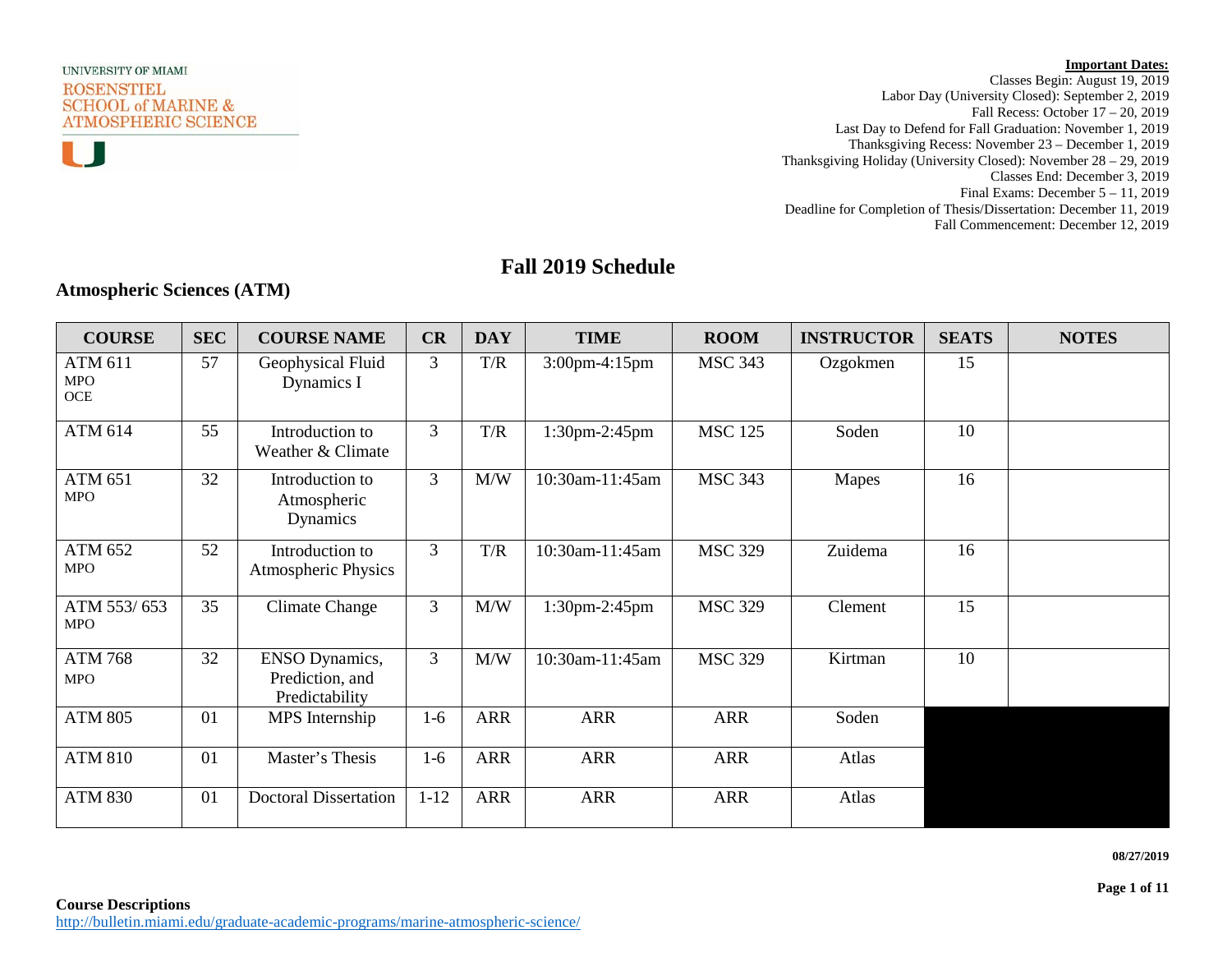# **Marine Biology and Ecology (MBE)**

| <b>COURSE</b>                                                     | <b>SEC</b> | <b>COURSE NAME</b>                                            | CR             | <b>DAY</b>  | <b>TIME</b>                                    | <b>ROOM</b>                                 | <b>INSTRUCTOR</b>          | <b>SEATS</b> | <b>NOTES</b>                                                                                              |
|-------------------------------------------------------------------|------------|---------------------------------------------------------------|----------------|-------------|------------------------------------------------|---------------------------------------------|----------------------------|--------------|-----------------------------------------------------------------------------------------------------------|
| <b>MBE 604</b>                                                    | Q          | <b>Biology of Marine</b><br><b>Mammals</b>                    | 3              | T/R         | 12:30pm-1:45pm                                 | Unger 230C<br><b>Coral Gables</b><br>Campus | Richardson                 | 12           |                                                                                                           |
| <b>MBE 615</b>                                                    | 55         | <b>Tropical Marine</b><br>Ecology                             | $\overline{3}$ | T/R         | 1:30pm-2:45pm                                  | <b>MSC 343</b>                              | Langdon,<br>Lirman & Baker | 35           |                                                                                                           |
| MBE 535/635                                                       | 46         | <b>Practical Computing</b><br>for Biologists                  | 3              | M           | 2:00pm-4:30pm                                  | <b>RSMAS</b><br>Library Media<br>Room       | Crawford &<br>Oleksiak     | 12           |                                                                                                           |
| <b>MBE 643</b><br><b>Instructor Permission</b><br><b>Required</b> | 01         | Ecology,<br>Conservation, &<br>Ecotourism in the<br>Galapagos | 3              |             | <b>Special Dates:</b><br>12/07/2019-12/22/2019 |                                             | D'Alessandro               | 15           | <b>Special Fees:</b><br>$$2500 + Airfare$<br>(includes housing, meals, and<br>mandatory field excursions) |
| <b>MBE 702</b>                                                    | 01         | <b>Biological</b><br>Oceanography<br>Seminar                  |                | $\mathbf F$ | $1:00$ pm-2:00pm                               | <b>SLAB 103</b>                             | Fieber                     |              |                                                                                                           |
| <b>MBE 704</b>                                                    | 32         | Biological<br>Oceanography                                    | 3              | M/W         | 10:30am-11:45am                                | <b>MSC 125</b>                              | <b>Brand</b>               | 18           |                                                                                                           |
| <b>MBE 805</b>                                                    | 01         | MPS Internship                                                | $1-6$          | <b>ARR</b>  | <b>ARR</b>                                     | <b>ARR</b>                                  | Soden                      |              |                                                                                                           |
| <b>MBE 810</b>                                                    | 01         | Master's Thesis                                               | $1-6$          | <b>ARR</b>  | <b>ARR</b>                                     | <b>ARR</b>                                  | <b>Babcock</b>             |              |                                                                                                           |
| <b>MBE 830</b>                                                    | 01         | <b>Doctoral Dissertation</b>                                  | $1 - 12$       | <b>ARR</b>  | <b>ARR</b>                                     | <b>ARR</b>                                  | <b>Babcock</b>             |              |                                                                                                           |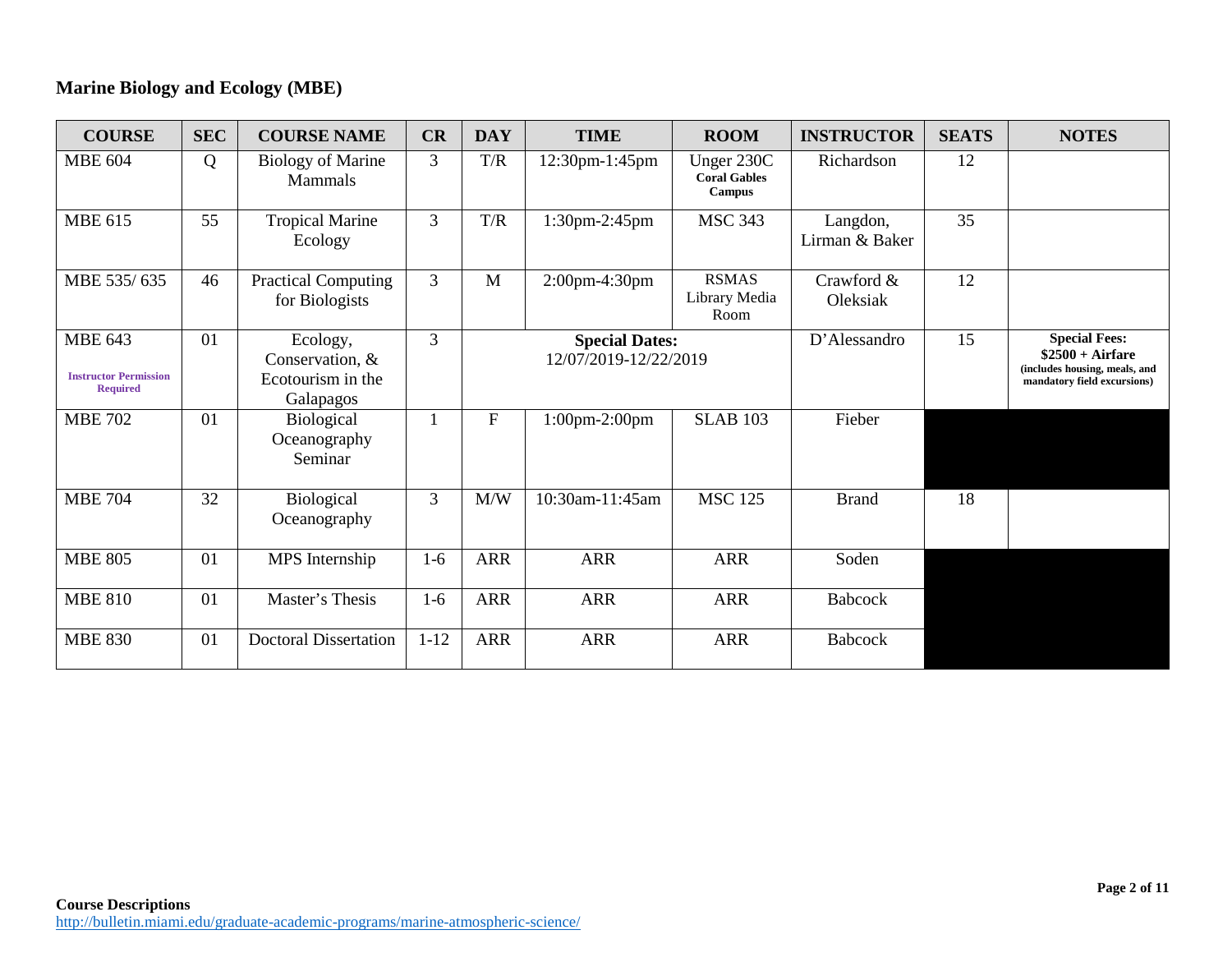# **Marine Ecosystems and Society (MES)**

| <b>COURSE</b>  | <b>SEC</b>      | <b>COURSE NAME</b>                                                                             | CR             | <b>DAY</b>          | <b>TIME</b>                        | <b>ROOM</b>     | <b>INSTRUCTOR</b>                  | <b>SEATS</b>    | <b>NOTES</b>                             |
|----------------|-----------------|------------------------------------------------------------------------------------------------|----------------|---------------------|------------------------------------|-----------------|------------------------------------|-----------------|------------------------------------------|
| <b>MES 602</b> | 55              | <b>Economics of Natural</b><br>Resources                                                       | 3              | T/R                 | 1:30pm-2:45pm                      | SG 116          | Letson                             | 23              |                                          |
| MES 512/612    | 32              | Aquaculture I                                                                                  | 3              | M/W                 | 10:30am-11:45am                    | <b>SLAB 114</b> | Benetti                            | 15              |                                          |
| <b>MES 616</b> | 35              | Ocean Policy<br>Development &<br>Analysis                                                      | 3              | $\text{M}/\text{W}$ | 1:30pm-2:45pm                      | <b>MSC 123</b>  | Shivlani                           | $\overline{24}$ |                                          |
| MES 517/617    | 55              | Aquaculture IV:<br>Aquaculture<br>Business, Regulatory,<br>and Environmental<br>Considerations | $\overline{3}$ | T/R                 | 1:30pm-2:45pm                      | <b>SLAB 114</b> | Stieglitz                          | 15              |                                          |
| MES 520/620    | $\overline{57}$ | <b>Environmental Law</b><br>& Policy                                                           | $\overline{3}$ | T/R                 | $3:00$ pm-4:15pm                   | <b>MSC 123</b>  | K. Cox                             | $\overline{25}$ |                                          |
| <b>MES 622</b> | 32              | Principles and<br>Practices of Marine<br>Social Science<br>Research                            | 3              | M/W                 | 10:30am-11:45am                    | <b>MSC 123</b>  | Araujo,<br>Estevanez &<br>Shivlani | 20              |                                          |
| <b>MES 624</b> | 34              | Data Analysis for<br><b>Environmental Policy</b>                                               | $\overline{3}$ | $\text{M}/\text{W}$ | 12:00pm-1:15pm<br><b>LECTURE</b>   | <b>MSC 123</b>  | Molina                             | 20              | Students must enroll in<br>both sections |
|                | 4G              |                                                                                                |                | $\mathbf{M}$        | 3:00pm-4:00pm<br><b>DISCUSSION</b> | <b>MSC 123</b>  |                                    |                 |                                          |
| MES 525/625    | 51              | Fisheries<br>Socioeconomics &<br>Management                                                    | $\overline{3}$ | T/R                 | 9:00am-10:15am                     | <b>SLAB 114</b> | Agar                               | 20              |                                          |
| <b>MES 626</b> | 45              | Submerged Cultural<br>Resource<br>Management                                                   | $\overline{3}$ | W                   | 1:30pm-4:00pm                      | <b>MSC 125</b>  | Hanselmann                         | 10              |                                          |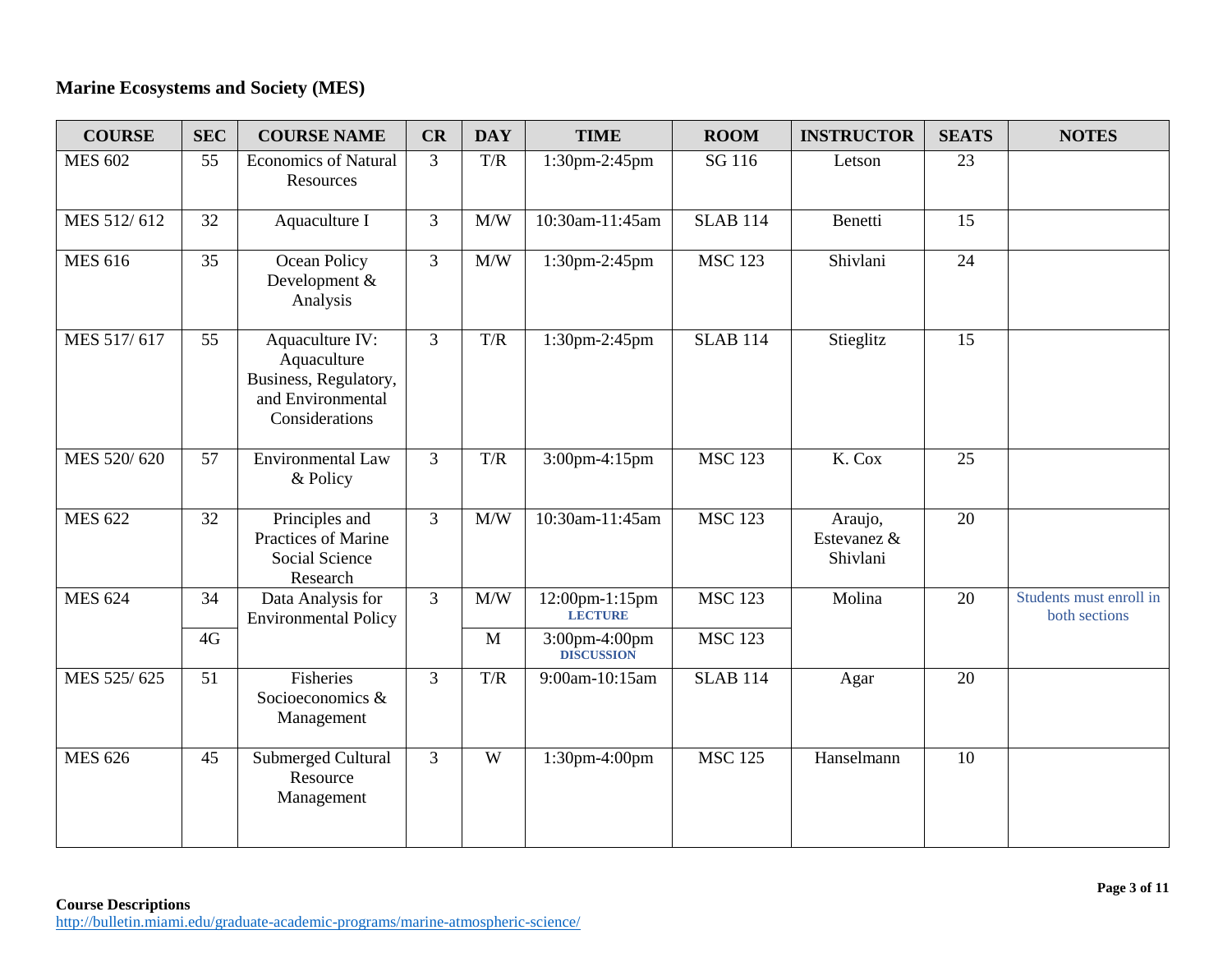| <b>COURSE</b>                    | <b>SEC</b> | <b>COURSE NAME</b>                                                                 | CR             | <b>DAY</b>     | <b>TIME</b>     | <b>ROOM</b>                 | <b>INSTRUCTOR</b>         | <b>SEATS</b>    | <b>NOTES</b>                       |
|----------------------------------|------------|------------------------------------------------------------------------------------|----------------|----------------|-----------------|-----------------------------|---------------------------|-----------------|------------------------------------|
| MES 532/632                      | 45         | Theory & Method in<br>Underwater &<br>Maritime<br>Archaeology                      | 3              | $\mathbf{M}$   | 1:30pm-4:00pm   | $\overline{\text{MSC}}$ 125 | Hanselmann                | 12              |                                    |
| <b>MES 633</b>                   | 57         | Decision Analysis:<br>Natural Hazards &<br>Catastrophes                            | $\overline{3}$ | T/R            | 3:00pm-4:15pm   | SG 116                      | Letson                    | 20              |                                    |
| <b>MES 660</b>                   | 31         | <b>Introduction to Marine</b><br>Geographic<br><b>Information Systems</b><br>(GIS) | $\overline{3}$ | M              | 9:00am-10:15am  | <b>MSC 123</b>              | <b>Estevanez</b>          | 30              | Corequisite:<br>MES 661 (01 or 02) |
| <b>MES 661</b>                   | 01         | Intro to<br>Marine GIS Lab                                                         | $\overline{0}$ | W              | 9:00am-10:15am  | <b>MSC 123</b>              | <b>Estevanez</b>          | 15              | Corequisite:<br>MES 660 (31)       |
| <b>MES 661</b>                   | 02         | Intro to<br>Marine GIS Lab                                                         | $\Omega$       | W              | 9:00am-10:15am  | <b>MSC 123</b>              | <b>Estevanez</b>          | 15              | Corequisite:<br>MES 660 (31)       |
| <b>MES 660</b>                   | 54         | Introduction to<br>Marine GIS (Lecture)                                            | $\overline{3}$ | $\overline{T}$ | 12:00pm-1:15pm  | <b>MSC 123</b>              | Purcell                   | $\overline{15}$ | Corequisite:<br>MES 661 (03)       |
| <b>MES 661</b>                   | 03         | Intro to<br>Marine GIS Lab                                                         | $\overline{0}$ | ${\bf R}$      | 12:00pm-1:15pm  | <b>MSC 123</b>              | Purcell                   | 15              | Corequisite:<br>MES 660 (54)       |
| <b>MES 664</b><br><b>ECS 376</b> | 57         | Citizen &<br><b>Participatory Science</b>                                          | 3              | T/R            | 3:00pm-4:15pm   | <b>SLAB 114</b>             | Haywood                   | 20              |                                    |
| <b>MES 670</b>                   | 43         | Conservation &<br>Management of<br><b>Marine Mammals</b>                           | $\overline{3}$ | $\overline{F}$ | 11:30am-2:30pm  | <b>SLAB 114</b>             | H. Herring $&$<br>S. Loos | $\overline{18}$ |                                    |
| <b>MES 671</b>                   | 52         | <b>Marine Conservation</b><br><b>Biology</b>                                       | $\overline{3}$ | T/R            | 10:30am-11:45am | <b>SLAB 120</b>             | C. Macdonald              | 20              |                                    |
| <b>MES 671</b>                   | 54         | <b>Marine Conservation</b><br><b>Biology</b>                                       | $\overline{3}$ | T/R            | 12:00pm-1:15pm  | <b>SLAB 120</b>             | C. Macdonald              | 20              |                                    |
| MES 574/674                      | 61         | From Gold to Glory:<br>History & Ethics of<br>Exploration                          | 3              | $\overline{T}$ | 9:00am-11:30am  | SG 116                      | <b>Broad</b>              | 24              |                                    |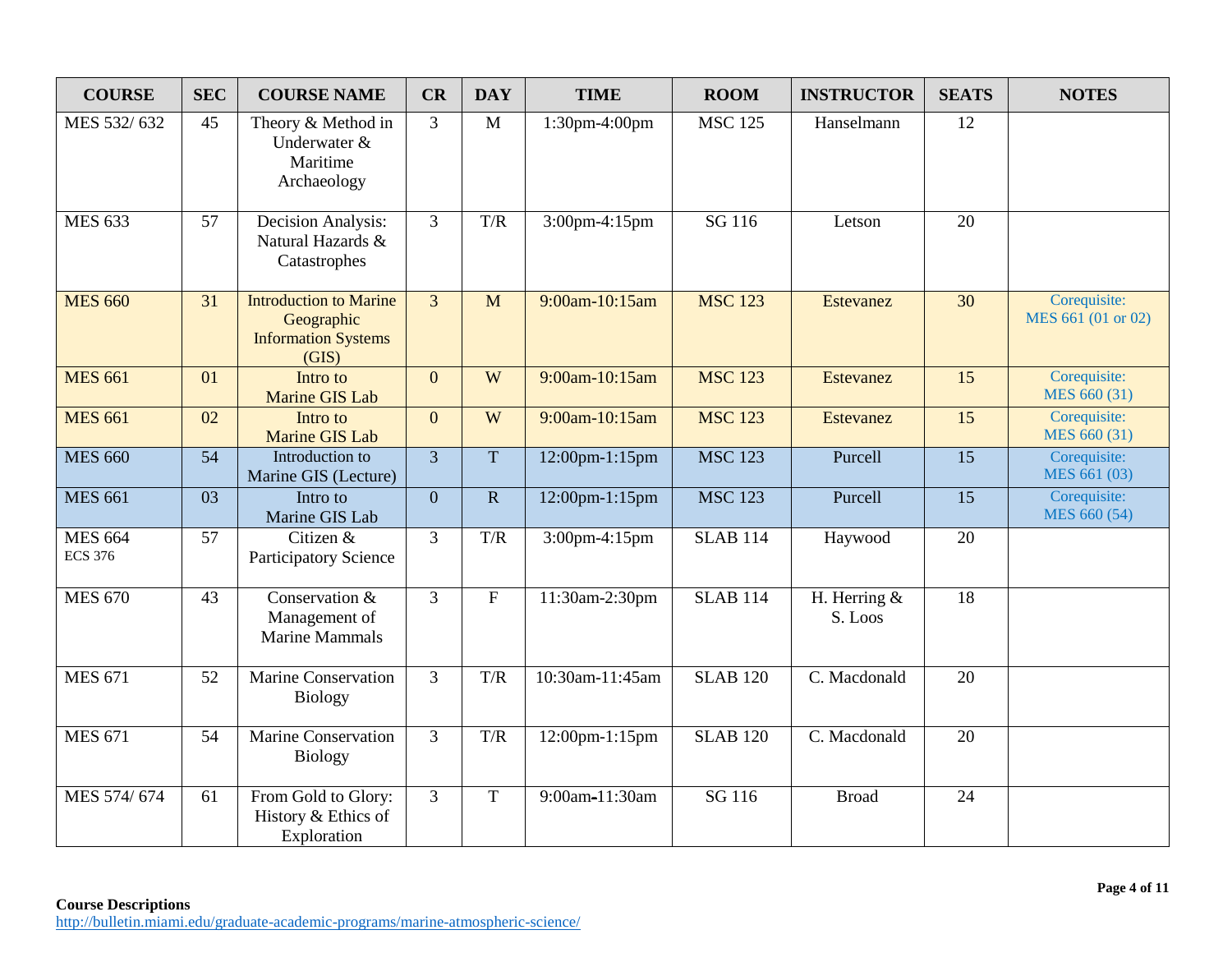| <b>COURSE</b>                    | <b>SEC</b> | <b>COURSE NAME</b>                                                                                     | CR       | <b>DAY</b> | <b>TIME</b>                     | <b>ROOM</b>                                          | <b>INSTRUCTOR</b> | <b>SEATS</b> | <b>NOTES</b> |
|----------------------------------|------------|--------------------------------------------------------------------------------------------------------|----------|------------|---------------------------------|------------------------------------------------------|-------------------|--------------|--------------|
| <b>MES 680</b><br><b>ECS 601</b> | 4G         | <b>Special Topics</b><br>Interdisciplinary<br>Environmental<br>Research: Intro to<br>the Why & the How | 3        | W          | $2:30 \text{pm-}5:00 \text{pm}$ | Unger 230C/D<br><b>Coral Gables</b><br><b>Campus</b> | Mach              | 10           |              |
| <b>MES 713</b>                   | 32         | Marine Population<br>Dynamics                                                                          | 3        | M/W        | 10:30am-11:45am                 | SG 116                                               | Die               | 8            |              |
| <b>MES 715</b>                   | 51         | <b>Advanced Biometrics</b>                                                                             | 3        | T/R        | 9:00am-10:15am                  | <b>SLAB 120</b>                                      | Ault              | 8            |              |
| <b>MES 720</b>                   | 58         | Coastal Law &<br>Policy                                                                                | 3        | T/R        | $4:30 \text{pm-}5:45 \text{pm}$ | SG 116                                               | Suman             | 15           |              |
| <b>MES 805</b>                   | 01         | MPS Internship                                                                                         | $1-6$    | <b>ARR</b> | <b>ARR</b>                      | <b>ARR</b>                                           | Soden             |              |              |
| <b>MES 810</b>                   | 01         | Master's Thesis                                                                                        | $1-6$    | <b>ARR</b> | <b>ARR</b>                      | <b>ARR</b>                                           | Letson            |              |              |
| <b>MES 830</b>                   | 01         | <b>Doctoral Dissertation</b>                                                                           | $1 - 12$ | <b>ARR</b> | <b>ARR</b>                      | <b>ARR</b>                                           | Letson            |              |              |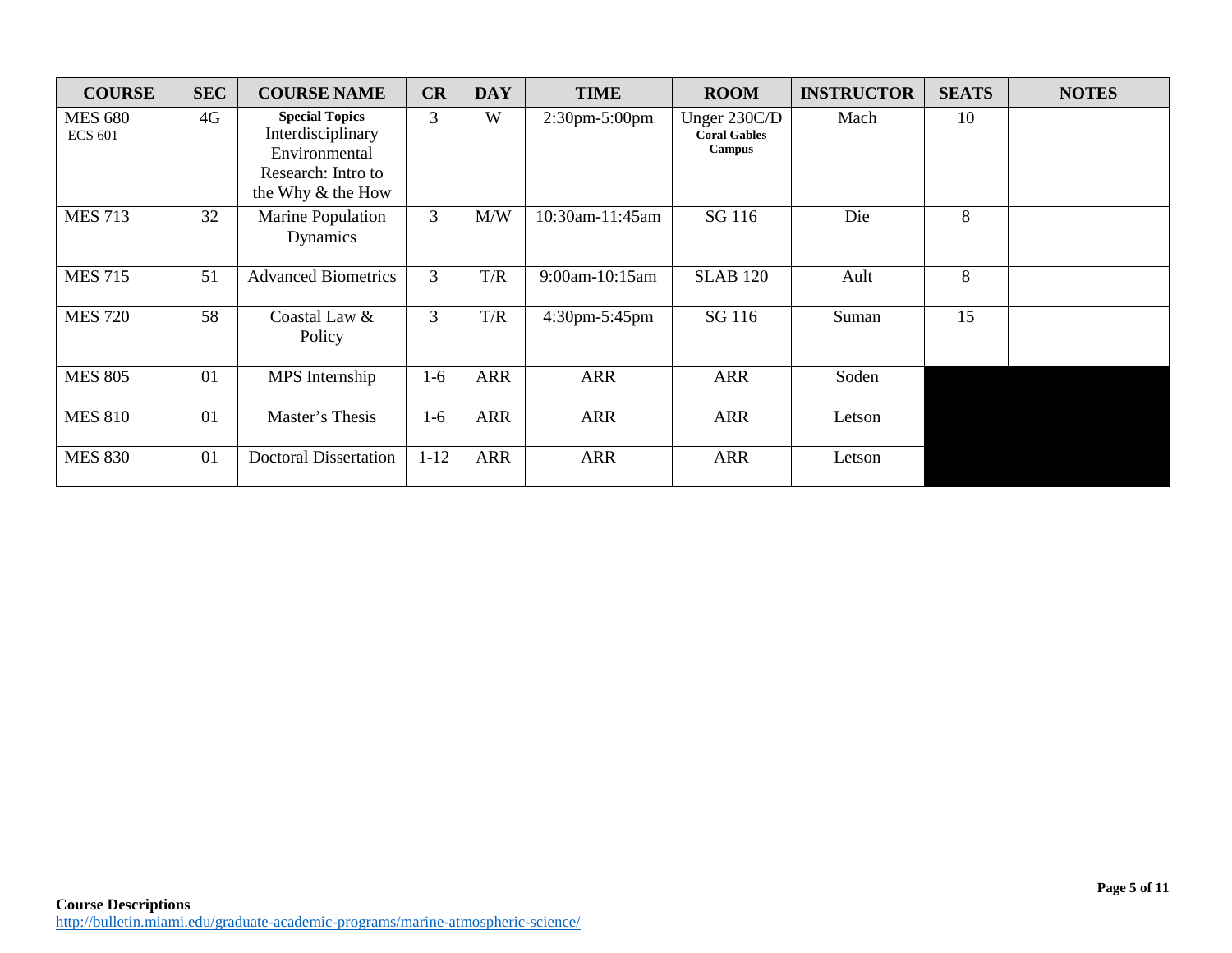# **Marine Geosciences (MGS)**

| <b>COURSE</b>  | <b>SEC</b> | <b>COURSE NAME</b>                                | CR             | <b>DAY</b>  | <b>TIME</b>          | <b>ROOM</b>                                                    | <b>INSTRUCTOR</b> | <b>SEATS</b> | <b>NOTES</b> |
|----------------|------------|---------------------------------------------------|----------------|-------------|----------------------|----------------------------------------------------------------|-------------------|--------------|--------------|
| MGS 514/614    | D1         | Geophysics                                        | 3              | M/W/F       | 11:15am-12:05pm      | Cox 47<br><b>Coral Gables</b><br>Campus                        | Becker &<br>Lin   | 12           |              |
| MGS 535/635    | 31         | Geological Hazards                                | 3              | M/W         | 9:00am-10:15am       | N351<br>MGS Conf.<br>Room                                      | Amelung           | 12           |              |
| MGS 591/691    | 45         | Research Methods in<br><b>Electron Microscopy</b> | $\overline{2}$ | $\mathbf F$ | $1:30$ pm $-3:00$ pm | Knight<br>Physics 142A<br><b>Coral Gables</b><br><b>Campus</b> | Blackwelder       | 12           |              |
| <b>MGS 761</b> | 01         | Sedimentary<br>Petrography                        | 3              | <b>ARR</b>  | <b>ARR</b>           | <b>MGS</b><br>Microscope                                       | Reid              | 10           |              |
| <b>MGS 810</b> | 01         | Master's Thesis                                   | $1-6$          | <b>ARR</b>  | <b>ARR</b>           | <b>ARR</b>                                                     | Pourmand          |              |              |
| <b>MGS 830</b> | 01         | <b>Doctoral Dissertation</b>                      | $1 - 12$       | <b>ARR</b>  | <b>ARR</b>           | <b>ARR</b>                                                     | Pourmand          |              |              |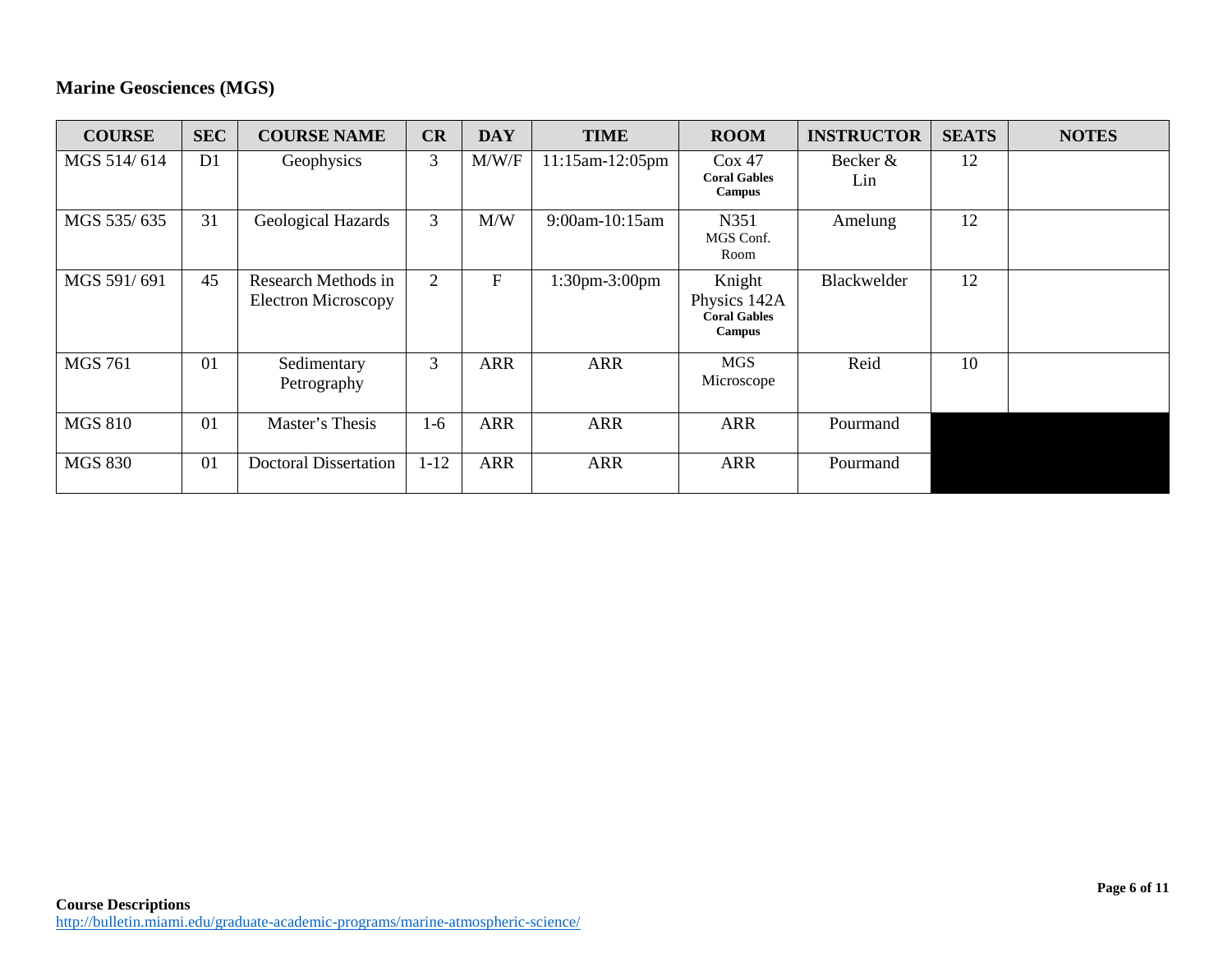# **Meteorology and Physical Oceanography (MPO)**

| <b>COURSE</b>                       | <b>SEC</b>      | <b>COURSE NAME</b>                                         | CR             | <b>DAY</b> | <b>TIME</b>     | <b>ROOM</b>     | <b>INSTRUCTOR</b> | <b>SEATS</b>    | <b>NOTES</b> |
|-------------------------------------|-----------------|------------------------------------------------------------|----------------|------------|-----------------|-----------------|-------------------|-----------------|--------------|
| <b>MPO 603</b><br>OCE               | 52              | Physical<br>Oceanography                                   | 3              | T/R        | 10:30am-11:45am | <b>MSC 343</b>  | Mariano           | 15              |              |
| <b>MPO 611</b><br><b>ATM</b><br>OCE | 57              | Geophysical Fluid<br>Dynamics I                            | $\overline{3}$ | T/R        | 3:00pm-4:15pm   | <b>MSC 343</b>  | Ozgokmen          | $\overline{15}$ |              |
| <b>MPO 642</b><br><b>OCE</b>        | 37              | Physics of Remote<br>Sensing I: Passive<br><b>Systems</b>  | $\overline{3}$ | M/W        | 3:00pm-4:15pm   | <b>MSC 343</b>  | Minnett           | 15              |              |
| <b>MPO 651</b><br>ATM               | 32              | Introduction to<br>Atmospheric<br>Dynamics                 | $\overline{3}$ | M/W        | 10:30am-11:45am | <b>MSC 343</b>  | Mapes             | 16              |              |
| <b>MPO 652</b><br><b>ATM</b>        | $\overline{52}$ | Introduction to<br><b>Atmospheric Physics</b>              | $\overline{3}$ | T/R        | 10:30am-11:45am | <b>MSC 329</b>  | Zuidema           | $\overline{16}$ |              |
| <b>MPO 653</b><br>ATM               | 35              | <b>Climate Change</b>                                      | 3              | M/W        | 1:30pm-2:45pm   | <b>MSC 329</b>  | Clement           | 15              |              |
| <b>MPO 686</b><br>OCE               | 31              | <b>Applied Remote</b><br>Sensing                           | 3              | M/W        | 9:00am-10:15am  | <b>SLAB 114</b> | Minnett           | 15              |              |
| <b>MPO 762</b><br>OCE               | 34              | Computer Models of<br><b>Fluid Dynamics</b>                | $\overline{3}$ | M/W        | 12:00pm-1:15pm  | <b>MSC 329</b>  | Iskandarani       | $\overline{10}$ |              |
| <b>MPO 768</b><br>ATM               | 32              | <b>ENSO Dynamics,</b><br>Prediction, and<br>Predictability | $\overline{3}$ | M/W        | 10:30am-11:45am | <b>MSC 329</b>  | Kirtman           | 10              |              |
| <b>MPO 810</b>                      | 01              | Master's Thesis                                            | $1-6$          | <b>ARR</b> | <b>ARR</b>      | <b>ARR</b>      | Iskandarani       |                 |              |
| <b>MPO 830</b>                      | 01              | <b>Doctoral Dissertation</b>                               | $1 - 12$       | <b>ARR</b> | <b>ARR</b>      | <b>ARR</b>      | Iskandarani       |                 |              |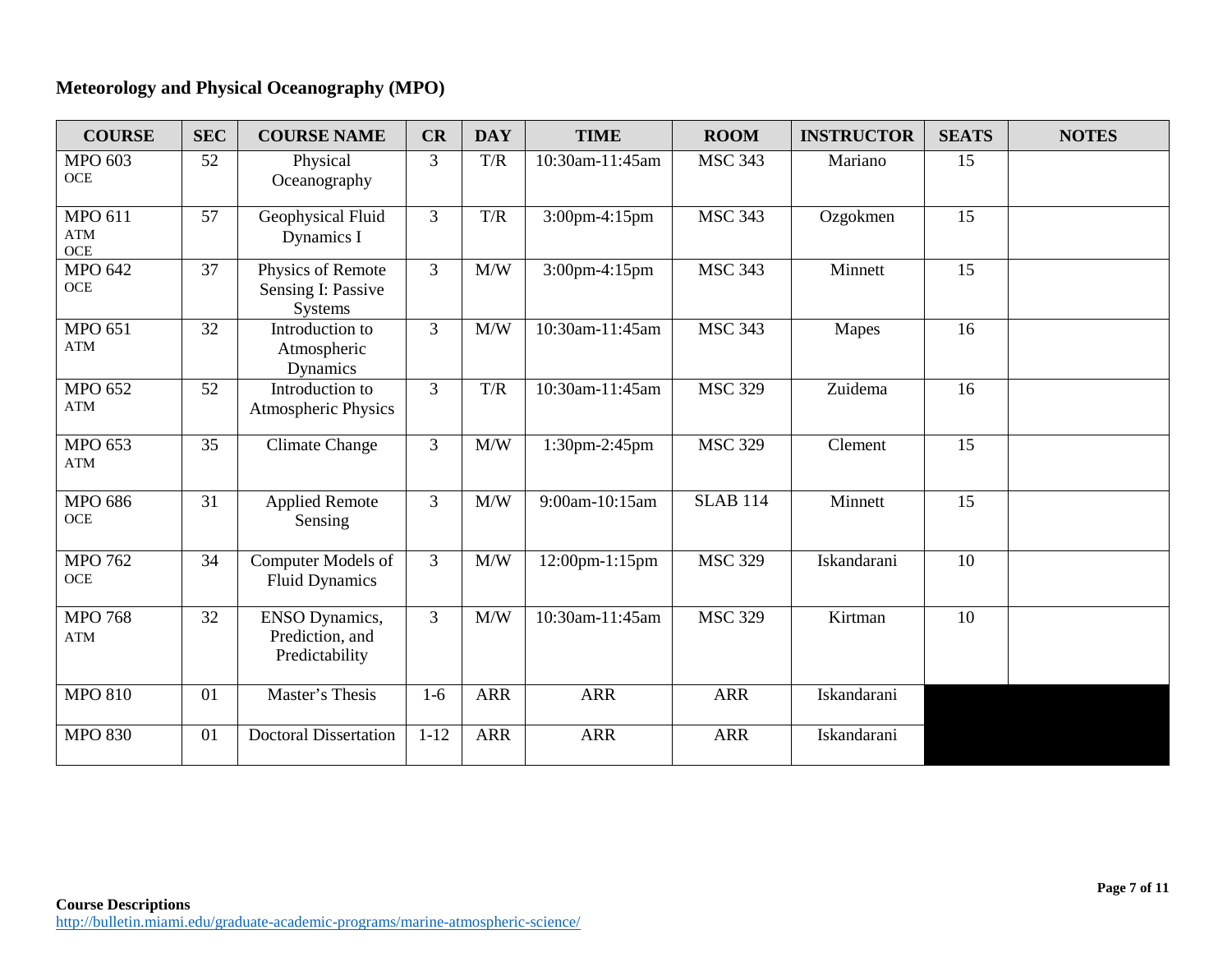# **Ocean Sciences (OCE)**

| <b>COURSE</b>                                  | <b>SEC</b> | <b>COURSE NAME</b>                                             | CR             | <b>DAY</b>                | <b>TIME</b>       | <b>ROOM</b>                | <b>INSTRUCTOR</b>                                                               | <b>SEATS</b>    | <b>NOTES</b> |
|------------------------------------------------|------------|----------------------------------------------------------------|----------------|---------------------------|-------------------|----------------------------|---------------------------------------------------------------------------------|-----------------|--------------|
| OCE 503/603<br><b>MPO</b>                      | 52         | Physical<br>Oceanography                                       | 3              | T/R                       | 10:30am-11:45am   | <b>MSC 343</b>             | Mariano                                                                         | 15              |              |
| OCE 508/608                                    | 45         | Introduction to Ocean<br><b>Systems Engineering</b>            | 3              | $\boldsymbol{\mathrm{F}}$ | 1:30pm-4:00pm     | <b>MSC 329</b>             | Graber,<br>Haus, Iskandarani,<br>Negahdaripour,<br>Ozgokmen,<br>Romeiser, & Zha | $\overline{10}$ |              |
| <b>OCE 611</b><br>$\mathbf{ATM}$<br><b>MPO</b> | 57         | Geophysical Fluid<br>Dynamics I                                | 3              | T/R                       | 3:00pm-4:15pm     | <b>MSC 343</b>             | Ozgokmen                                                                        | 15              |              |
| OCE 542/642<br>MPO                             | 37         | Physics of Remote<br>Sensing I: Passive<br>Systems             | $\overline{3}$ | M/W                       | 3:00pm-4:15pm     | <b>MSC 343</b>             | Minnett                                                                         | 15              |              |
| OCE 575/675                                    | 31         | Fluid<br>Mechanics                                             | $\overline{3}$ | M/W                       | 9:00am-10:15am    | <b>MSC 125</b>             | <b>Brown</b>                                                                    | 15              |              |
| OCE 586/686<br><b>MPO</b>                      | 31         | <b>Applied Remote</b><br>Sensing                               | $\overline{3}$ | M/W                       | 9:00am-10:15am    | <b>SLAB 114</b>            | Minnett                                                                         | 15              |              |
| <b>OCE 701</b>                                 | 51         | Mathematical<br>Methods in Marine<br>Physics                   | $\overline{3}$ | T/R                       | 9:00am-10:15am    | <b>MSC 125</b>             | Iskandarani                                                                     | 10              |              |
| <b>OCE 705</b>                                 | 34         | Chemical<br>Oceanography                                       | $\overline{3}$ | M/W                       | $12:00$ pm-1:15pm | <b>MSC 343</b>             | Wu                                                                              | 8               |              |
| <b>OCE 762</b><br><b>MPO</b>                   | 34         | Computer Models of<br><b>Fluid Dynamics</b>                    | $\overline{3}$ | $\text{M}/\text{W}$       | 12:00pm-1:15pm    | <b>MSC 329</b>             | Iskandarani                                                                     | 10              |              |
| <b>OCE 770</b>                                 | 01         | Seminar in<br>Ocean Sciences                                   | $\mathbf{1}$   | $\mathbf F$               | 11:00am-12:00pm   | <b>RSMAS</b><br>Auditorium | Romeiser                                                                        |                 |              |
| <b>OCE 780</b>                                 | 01         | Capstone<br>Independent Study of<br><b>Coastal Engineering</b> | $\overline{3}$ | <b>ARR</b>                | <b>ARR</b>        | MTLSS Bldg.                | Haus                                                                            |                 |              |
| <b>OCE 805</b>                                 | 01         | MPS Internship                                                 | $1-6$          | <b>ARR</b>                | <b>ARR</b>        | <b>ARR</b>                 | Soden                                                                           |                 |              |
| <b>OCE 810</b>                                 | 01         | Master's Thesis                                                | $1-6$          | <b>ARR</b>                | <b>ARR</b>        | <b>ARR</b>                 | Romeiser                                                                        |                 |              |
| <b>OCE 830</b>                                 | 01         | <b>Doctoral Dissertation</b>                                   | $1 - 12$       | <b>ARR</b>                | <b>ARR</b>        | <b>ARR</b>                 | Romeiser                                                                        |                 |              |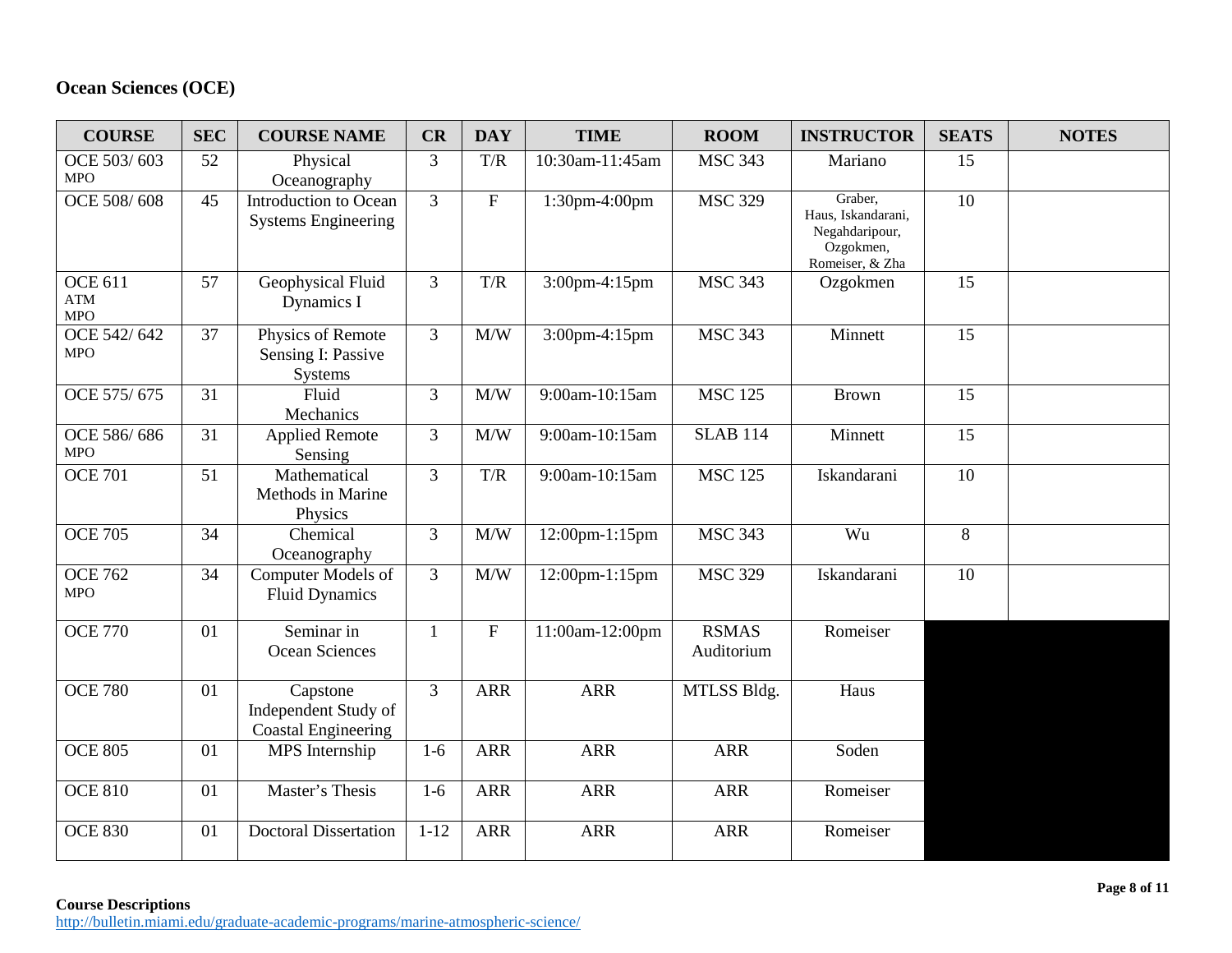# **RSMAS General Courses (RSM)**

| <b>Enrollment Requirements for Research Diving</b><br>Valid open water diver certification with an accredited agency; must have a minimum of 10 logged open water dives with at least 2 dives being within the past 6 months; be able to pass<br>a swim test and diving physical exam by the beginning of the course. |            |                                                                    |                |              |                |                                       |                            |              |                                                                     |  |  |
|-----------------------------------------------------------------------------------------------------------------------------------------------------------------------------------------------------------------------------------------------------------------------------------------------------------------------|------------|--------------------------------------------------------------------|----------------|--------------|----------------|---------------------------------------|----------------------------|--------------|---------------------------------------------------------------------|--|--|
| <b>COURSE</b>                                                                                                                                                                                                                                                                                                         | <b>SEC</b> | <b>COURSE NAME</b>                                                 | CR             | <b>DAY</b>   | <b>TIME</b>    | <b>ROOM</b>                           | <b>INSTRUCTOR</b>          | <b>SEATS</b> | <b>NOTES</b>                                                        |  |  |
| RSM 500/600<br><b>Enrollment Permission</b>                                                                                                                                                                                                                                                                           | 01         | <b>Research Diving</b><br>Techniques                               | 3              | M            | 7:30am-11:00am | Pool<br><b>Coral Gables</b><br>Campus | Riera-Gomez &<br>Christian | 12           | <b>Mandatory Fieldtrip</b><br>Date: TBA<br>Location:                |  |  |
| <b>Required</b>                                                                                                                                                                                                                                                                                                       |            |                                                                    |                | M            | 4:30pm-6:00pm  | SG 116                                |                            |              | Little Salt Spring                                                  |  |  |
|                                                                                                                                                                                                                                                                                                                       |            |                                                                    |                | $\mathbf{F}$ | 7:00am-1:00pm  | <b>OW</b> Dives                       |                            |              |                                                                     |  |  |
| RSM 500/600<br><b>Enrollment Permission</b><br><b>Required</b>                                                                                                                                                                                                                                                        | 02         | <b>Research Diving</b><br>Techniques                               | $\mathfrak{Z}$ | T            | 7:30am-11:00am | Pool<br><b>Coral Gables</b><br>Campus | Riera-Gomez &<br>Christian | 12           | <b>Mandatory Fieldtrip</b><br>Date: TBA<br><b>Location: Bonaire</b> |  |  |
|                                                                                                                                                                                                                                                                                                                       |            |                                                                    |                | M            | 4:30pm-6:00pm  | SG 116                                |                            |              | <b>Additional Costs:</b><br>$$1400 + Airfare$                       |  |  |
| <b>Enrollment Requirements for MOCC</b><br>Must possess a valid U.S. Driver's License with less than 6 points.                                                                                                                                                                                                        |            |                                                                    |                |              |                |                                       |                            |              |                                                                     |  |  |
| <b>COURSE</b>                                                                                                                                                                                                                                                                                                         | <b>SEC</b> | <b>COURSE NAME</b>                                                 | CR             | <b>DAY</b>   | <b>TIME</b>    | <b>ROOM</b>                           | <b>INSTRUCTOR</b>          | <b>SEATS</b> | <b>NOTES</b>                                                        |  |  |
| <b>RSM 667</b><br><b>Enrollment Permission</b><br><b>Required</b>                                                                                                                                                                                                                                                     | 01         | <b>Motorboat Operator</b><br><b>Certification Course</b><br>(MOCC) | 2              | T            | 8:00am-11:15am | <b>ARR</b>                            | Teare                      | 3            |                                                                     |  |  |
| <b>RSM 667</b><br><b>Enrollment Permission</b><br><b>Required</b>                                                                                                                                                                                                                                                     | 02         | <b>MOCC</b>                                                        | 2              | W            | 8:00am-11:15am | <b>ARR</b>                            | Teare                      | 3            |                                                                     |  |  |
| <b>RSM 667</b><br><b>Enrollment Permission</b><br><b>Required</b>                                                                                                                                                                                                                                                     | 03         | <b>MOCC</b>                                                        | $\overline{2}$ | $\mathbf R$  | 8:00am-11:15am | <b>ARR</b>                            | Teare                      | 3            |                                                                     |  |  |
| <b>RSM 667</b><br><b>Enrollment Permission</b><br><b>Required</b>                                                                                                                                                                                                                                                     | 04         | <b>MOCC</b>                                                        | $\overline{2}$ | $\mathbf{F}$ | 8:00am-11:15am | <b>ARR</b>                            | Teare                      | 3            |                                                                     |  |  |
| <b>RSM 667</b><br><b>Enrollment Permission</b><br><b>Required</b>                                                                                                                                                                                                                                                     | 05         | <b>MOCC</b>                                                        | $\overline{2}$ | $\mathbf T$  | 1:15pm-4:30pm  | <b>ARR</b>                            | Peebles                    | 3            |                                                                     |  |  |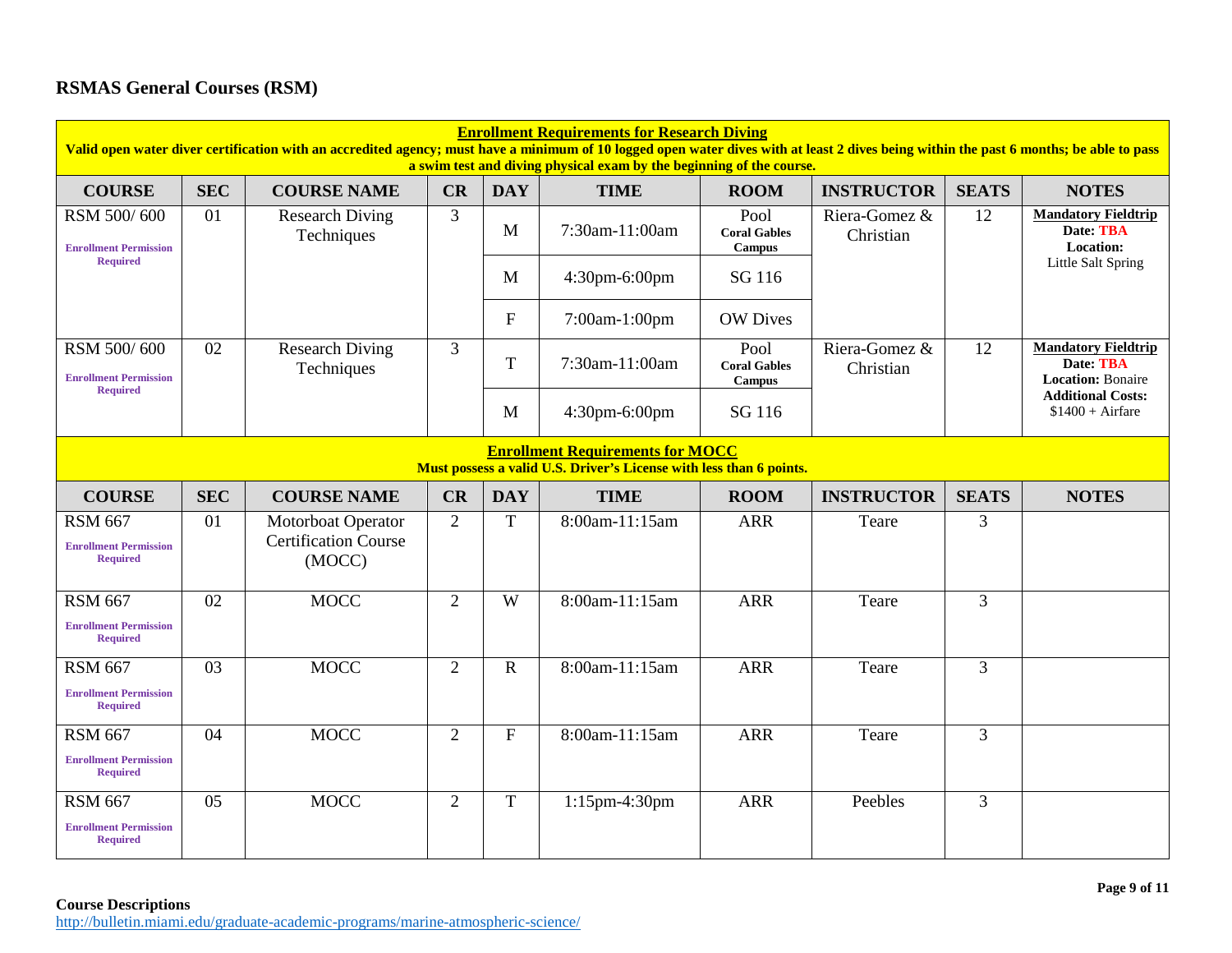| <b>COURSE</b>                                   | <b>SEC</b> | <b>COURSE NAME</b> | CR     | <b>DAY</b>   | <b>TIME</b>      | <b>ROOM</b> | <b>INSTRUCTOR</b> | <b>SEATS</b> | <b>NOTES</b> |
|-------------------------------------------------|------------|--------------------|--------|--------------|------------------|-------------|-------------------|--------------|--------------|
| <b>RSM 667</b>                                  | 06         | <b>MOCC</b>        | ◠      | W            | $1:15$ pm-4:30pm | <b>ARR</b>  | Peebles           | $\sqrt{2}$   |              |
| <b>Enrollment Permission</b><br><b>Required</b> |            |                    |        |              |                  |             |                   |              |              |
| <b>RSM 667</b>                                  | 07         | <b>MOCC</b>        | ◠<br>∠ | $\mathbb{R}$ | $1:15$ pm-4:30pm | <b>ARR</b>  | Peebles           |              |              |
| <b>Enrollment Permission</b><br><b>Required</b> |            |                    |        |              |                  |             |                   |              |              |
| <b>RSM 667</b>                                  | 08         | <b>MOCC</b>        | ◠      | F            | $1:15$ pm-4:30pm | <b>ARR</b>  | Peebles           |              |              |
| <b>Enrollment Permission</b><br><b>Required</b> |            |                    |        |              |                  |             |                   |              |              |

| <b>COURSE</b>             | <b>SEC</b> | <b>COURSE NAME</b>                                                                    | CR             | <b>DAY</b>  | <b>TIME</b>                                                                                       | <b>ROOM</b>              | <b>INSTRUCTOR</b> | <b>SEATS</b>   | <b>NOTES</b>                              |
|---------------------------|------------|---------------------------------------------------------------------------------------|----------------|-------------|---------------------------------------------------------------------------------------------------|--------------------------|-------------------|----------------|-------------------------------------------|
| <b>RSM 612</b>            | 51         | <b>Statistics for Marine</b><br>Scientists                                            | 3              | T/R         | 9:00am-10:15am                                                                                    | <b>MSC 123</b>           | <b>Babcock</b>    | 25             |                                           |
| <b>RSM 612</b>            | 52         | <b>Statistics for Marine</b><br>Scientists                                            | $\overline{3}$ | T/R         | 10:30am-11:45am                                                                                   | <b>MSC 123</b>           | Babcock           | 25             |                                           |
| <b>RSM 622</b>            | 01         | Data Management for<br>Scientists                                                     | $\overline{2}$ | <b>ARR</b>  | <b>ARR</b>                                                                                        | <b>ARR</b>               | Babcock           | 5              |                                           |
| <b>RSM 646</b>            | 01         | Science<br>Communication:<br><b>Presentation Boot Camp</b>                            |                |             | <b>Special Dates:</b><br>Saturday & Sunday<br>10/12/2019-10/13/2019<br><b>Time:</b> 8:30am-4:30pm | <b>SLAB 114</b>          | Tankersley        | 20             |                                           |
| <b>RSM 647</b><br>TAL 675 | 48         | Methods for Marine &<br>Atmospheric Education                                         | 3              | M           | 4:30pm-7:00pm                                                                                     | <b>MSC 125</b>           | Coco              | 10             |                                           |
| <b>RSM 780</b>            | 01         | <b>Directed Readings</b><br>Special Topics in<br><b>Coral Reefs</b>                   |                | $\mathbf R$ | 4:00pm-5:00pm                                                                                     | <b>MTLSS 128</b>         | <b>Baker</b>      | 10             |                                           |
| <b>RSM 780</b>            | 03         | <b>Directed Readings</b><br>Directed Reading and<br>Writing on Aerosols and<br>Clouds |                | $F^*$       | 12:00pm-1:30pm                                                                                    | <b>MPO</b><br>Conf. Room | Zuidema           | 5 <sup>5</sup> | <i>*Class meets every</i><br>other Friday |
| <b>RSM 700</b>            | 01         | <b>Research Ethics</b>                                                                | $\Omega$       | <b>ARR</b>  | <b>ARR</b>                                                                                        | <b>ARR</b>               | Soden             |                |                                           |
| <b>RSM 771</b>            | 01         | <b>Educational Training 1</b>                                                         | $\overline{0}$ | <b>ARR</b>  | <b>ARR</b>                                                                                        | <b>ARR</b>               | Soden             |                |                                           |
| <b>RSM 772</b>            | 01         | <b>Educational Training 2</b>                                                         | $\overline{0}$ | <b>ARR</b>  | <b>ARR</b>                                                                                        | <b>ARR</b>               | Soden             |                |                                           |
| <b>RSM 773</b>            | 01         | <b>Educational Training 3</b>                                                         | $\theta$       | <b>ARR</b>  | <b>ARR</b>                                                                                        | <b>ARR</b>               | Soden             |                |                                           |